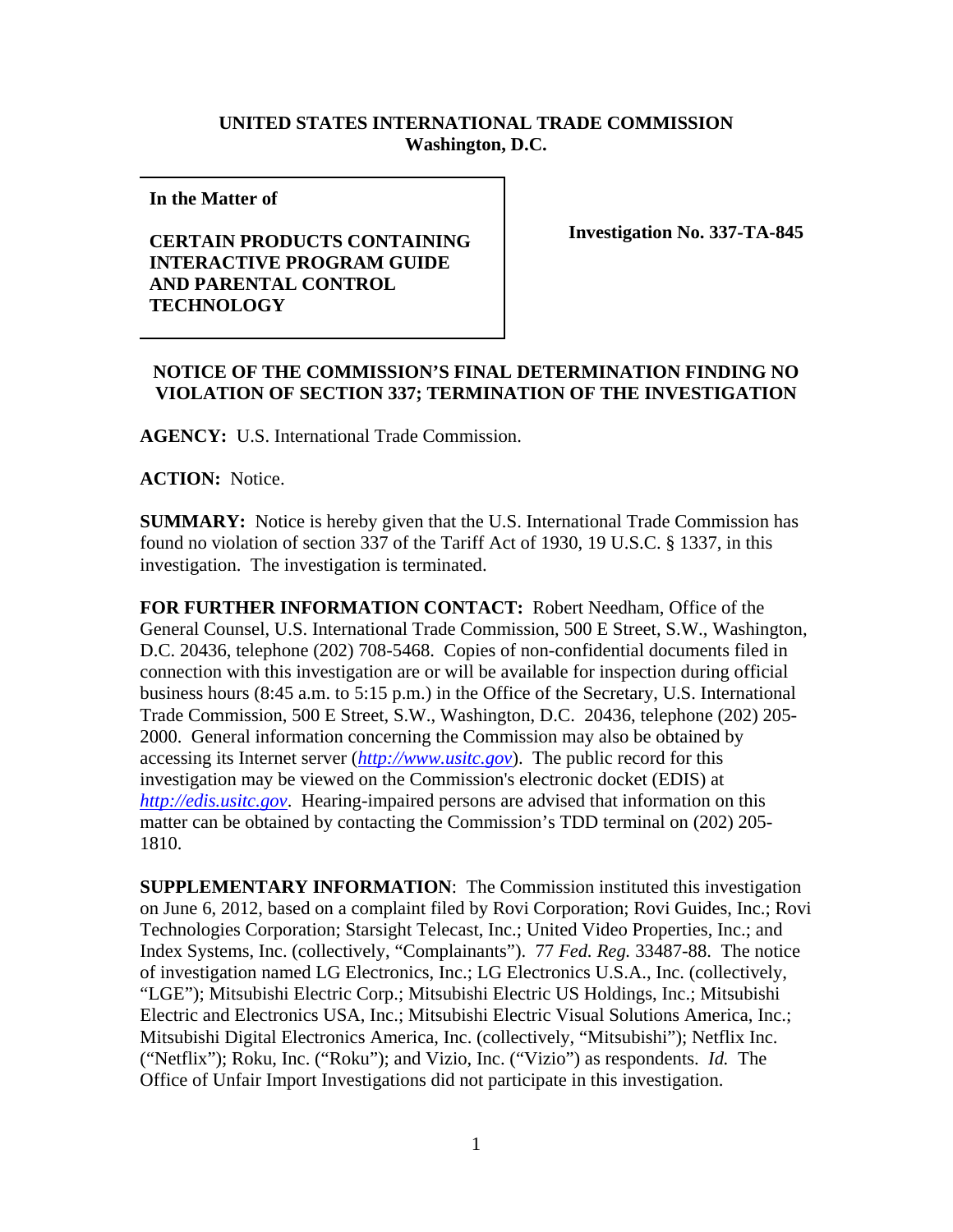Originally, Complainants asserted numerous claims from seven patents against various respondents. Complainants later moved to terminate the investigation as to three of the seven patents, as to certain claims of one of the remaining four patents, and as to respondents LGE, Mitsubishi, and Vizio. Order No. 9 (Sept. 4, 2012), *not reviewed*, Oct. 2, 2012; Order No 16 (Nov. 6, 2012), *not reviewed*, December 7, 2012; Order Nos. 17 (Dec. 19, 2012) and 19 (Dec. 20, 2012), *not reviewed*, January 18, 2013; Order No. 21 (Jan. 22, 2013), *not reviewed* Feb. 13, 2013; Order Nos. 34 (Feb. 27, 2013) and 36 (Mar. 1, 2013), *not reviewed* (Mar. 22, 2013). Netflix and Roku ("Respondents") remain in the investigation, as well as claims 1, 6, 13, and 17 of U.S. Patent No. 6,898,762 ("the '762 patent"), claims 13-20 of U.S. Patent No. 7,065,709 ("the '709 patent"); claims 1-3, 10, and 11 of U.S. Patent No. 7,103,906 ("the '906 patent"); and claims 1, 2, 4, 6, 14, 15, 17, and 19 of U.S. Patent No. 8,112,776 ("the '776 patent").

On June 7, 2013, the presiding ALJ issued his final initial determination ("ID"), finding no violation of section 337. Specifically, the ALJ found that none of the accused products met the importation requirement of section 337. While the ALJ found that his importation finding was dispositive, he made additional findings in the event that the Commission determined that the importation requirement was met. The ALJ found that no party infringed any of the four asserted patents. He also found that the '776 patent is invalid as anticipated and obvious, but that Respondents had failed to show that the other three asserted patents were invalid. The ALJ found a domestic industry for articles protected by each of the patents-in-suit, but no domestic industry based on substantial investment in licensing the asserted patents. The ALJ also rejected Respondents' patent misuse, implied license, and patent exhaustion defenses.

On June 24, 2013, Complainants filed a petition for review challenging the ALJ's findings that the importation requirement is not met, that Netflix does not induce infringement, and that the economic prong of the domestic industry is not met by Complainants' licensing activity. That same day, Respondents filed a joint contingent petition for review arguing additional bases for finding no violation. On July 2, 2013, the parties filed oppositions to each other's petitions.

On August 9, 2013, the Commission determined to review the ID in its entirety. 78 *Fed. Reg.* 49766-67 (Aug. 15, 2013). The Commission requested written submissions from the parties on seven issues. It also requested submissions on remedy, bonding, and the public interest from the parties and the public. The Commission only received submissions from the Complainants and Respondents.

 Having examined the record of this investigation, including the ALJ's final ID and the submissions from the parties, the Commission has determined that Complainants have not proven a violation of section 337. The Commission affirms with modified reasoning the ALJ's finding that the importation requirement is not met for all of the asserted patents. The Commission affirms with modified reasoning the ALJ's finding that the '762, '709, and '906 patents are valid but not infringed, and that the '776 patent is invalid and not infringed. The Commission also determines to modify the ALJ's claim construction regarding the order of steps of the asserted claims of the '709 patent, and,